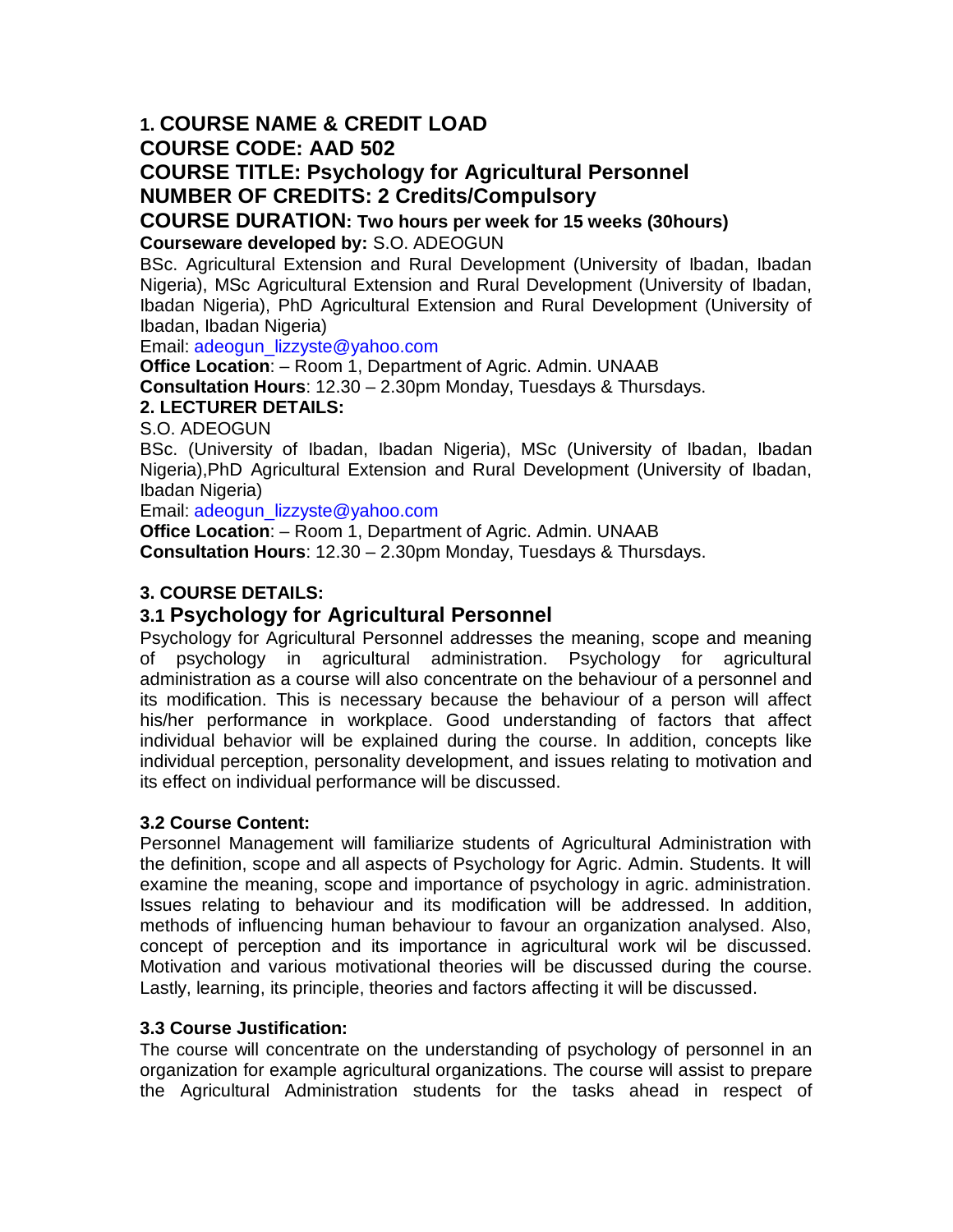understanding the behaviour of personnel at workplace. The students at the end of the course will have sound knowledge of how to motivate staff of an organization through motivation. The course will lay emphasis on concept of perception, its importance in agricultural work. The knowledge therefore acquired from the course will help students to understand the behaviour of personnel at workplace and know how to motivate them in the interest of the organization. The approach to enhance staff learning capability will also be understood by the students.

# **3.4 Course Objectives:**

The general objective of the course is to enable students acquire knowledge of the principles psychology, which is needed in understanding the personnel who carry out different organizational tasks in an organization.

At the end of the course, students will be able to:

- define the concept of psychology;
- understand the various field where psychology is needed;
- describe the scope and importance of psychology for Agric. Admin.;
- discuss the behaviour of a personnel and its modification to favour organizational growth;
- describe methods of influencing human behaviour;
- define personality development and individual difference;
- define the concept of perception and its importance in agricultural work;
- describe motivation its concept and theories;
- analyse concept of learning and its theories;
- understand the principles and theories of learning and experimental learning;
- discuss factors affecting learning; and
- describe principle of group dynamics

# **3.5 Course Requirements:**

Students are expected to participate in all the course activities and have a minimum of 75% attendance to qualify for writing the final examination. Students will be required to submit a report of web research on any of the topics treated in this course. This will account for part of the continuous assessment. Students will be expected to treat all study questions and submit assignments weekly for grading. All class assignments should be word-processed on A4 paper.

# **3.6 Methods of Grading:**

# **Number of items to be scored**

- 1. Class Assignment 5
- 2. Class Participation 10
- 3. Class Test 10
- 4. Internet Contribution 5
- 5. Comprehensive Final Examination 70  **Total 100**

# **3.7 Course Delivery Strategies:**

The course objectives will be achieved by the traditional face-to-face weekly lecture on designed topics, theoretical materials (lecture notes) provided during lectures,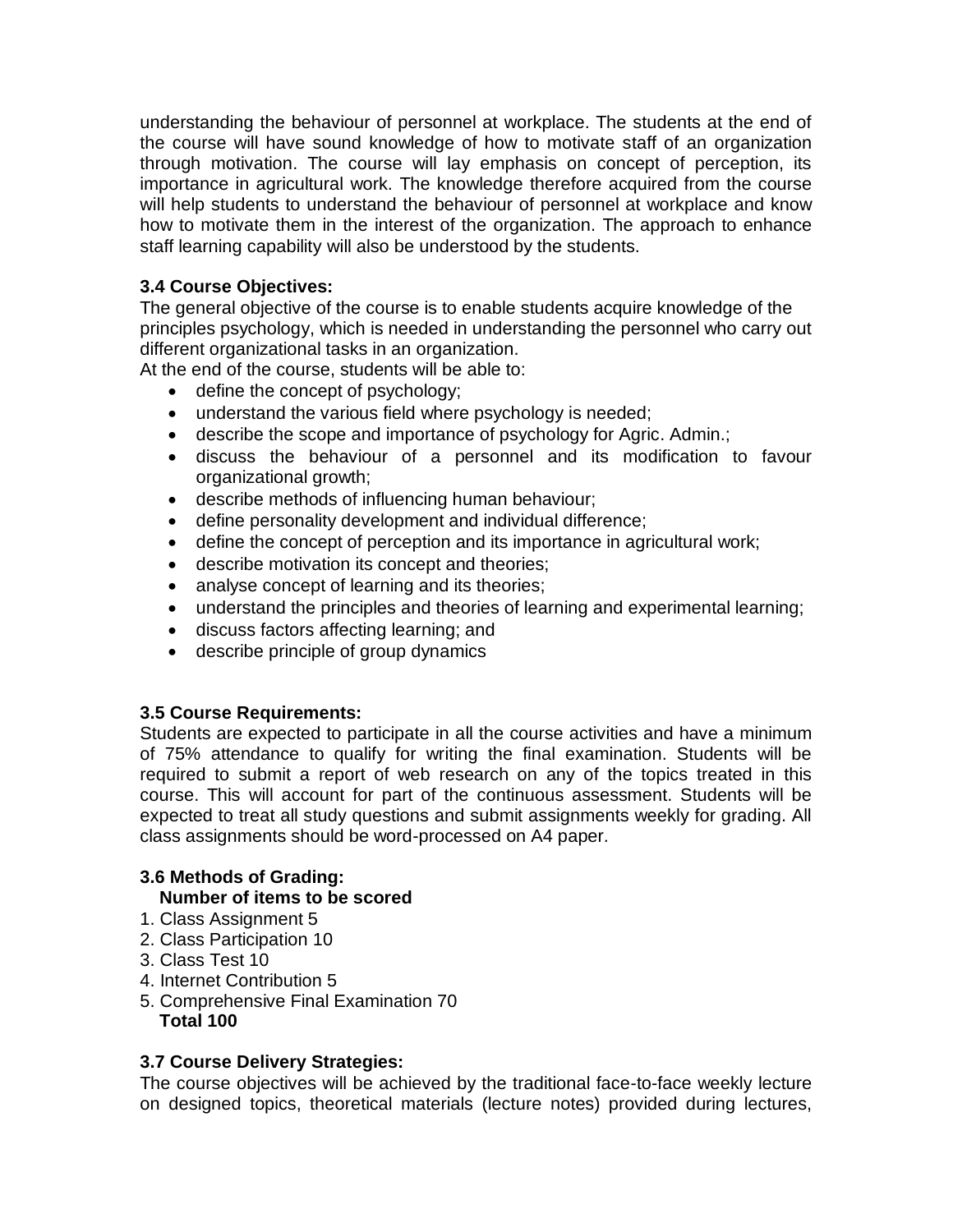seminars, visiting speakers and group exercises. The course delivery strategies will be supported through tutorials and study review at the end of the semester. Students will be encouraged and required to read around the topics and follow psychological issues in the media and on the web. Groups' participation will be encouraged to achieve robust contributions from the students on psychology related issues. Short quiz will be given fortnightly to encourage students' familiarity with their lecture note and good performance during the final exam. The scores of the weekly assessment will be used as part of the continuous assessment score.

# **4.0 LECTURE CONTENT**

# **Week1: The Scope, Definition of psychology for Agricultural Personnel**

**Objective:** Students will be able to discuss the importance of studying psychology **Description:**

**1st Hour:** A general overview of the course will be introduced to students. The need for the study of psychology will be examined. The course requirements, methods of grading and some of the course delivery strategies will be described.

**2nd Hour:** The scope and definition of psychology will be discussed. The need for agricultural administration students to acquire necessary knowledge on the concept of psychology will be emphasized. The difference aspects of psychology will be discussed while social psychology more relevant to Agricultural Administration will be emphasized

#### **Study Questions:**

- 1. What is psychology?
- 2. Why is the study of psychology necessary for agricultural administration students?
- 3. What is the difference between social psychology and other aspect of psychology?

# **Reading List:**

1. Balogun, S.K. (1994). Essentials of Social Psychology Sam Bookman Ibadan ISBN: 978-2165-27-1.

2. Odunukwe, J. (2002). Basic Psychology. Academic Publishing Company. ISBN: 978-2667-35-8

**Week 2:** Scope and importance of psychology for Agricultural Administration

 **Objective:** Students will learn the scope and importance of psychology in Agric. Admin.

# **Description:**

**1st Hour:** Scope of psychology for Agric. Admin. will be discussed among students

**2nd Hour:** The importance of psychology to Agric. Admin will be analysed during the course.

# **Study Questions:**

- 1. Explain the scope of psychology for Agric. Admin.
- 2. Explain the importance of Psychology in Agric. Admin.
- 3. Describe how knowledge of psychology can assist personnel of agric. organisation to function effectively.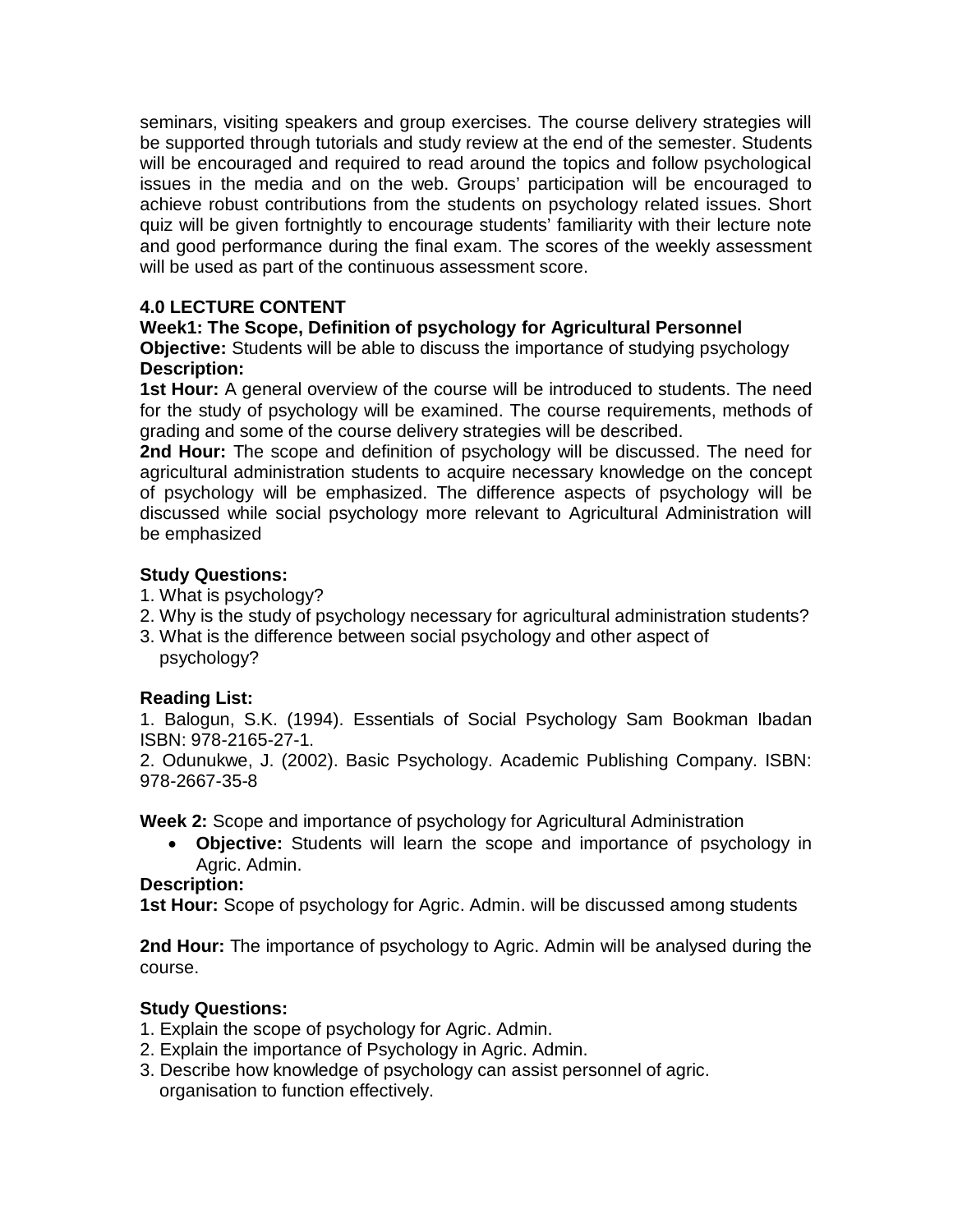# **Assignment:**

1. Why is the study of psychology important in an organization?

2. Knowledge of psychology is important for effective performance of personnel in an organization, explain.

# **Reading List**

1. Balogun, S.K. (1994). Essentials of Social Psychology Sam Bookman Ibadan ISBN: 978-2165-27-1.

2. Odunukwe, J. (2002). Basic Psychology. Academic Publishing Company. ISBN: 978-2667-35-8

#### **Week 3: Personnel behaviour and its modification to favour organizational growth**

**Objective: (i)** Students will study personnel behaviour.

 (ii) Students will learn why modification of personnel behaviour is inecessary in organizational growth

# **Description:**

**1st Hour:** The concept of behaviour of personnel in an organization will be discussed

**2nd Hour:** Why modification of personnel behaviour to achieve organizational growth will be discussed.

# **Study Questions:**

- 1. Explain the meaning of personnel behaviour.
- 2. Discuss why it is necessary to modify human behaviour in organisation
- 2. Enumerate different ways of modifying personnel behaviour.
- 3. Why is behaviour modification necessary in an organization?

# **Reading List:**

1. Balogun, S.K. (1994). Essentials of Social Psychology Sam Bookman Ibadan ISBN: 978-2165-27-1.

2. Odunukwe, J. (2002). Basic Psychology. Academic Publishing Company. ISBN: 978-2667-35-8

# **Week 4: Methods of influencing human behaviour;**

**Objectives: (i)** Students will be asked to discuss the concept of human behaviour.

(ii) Students will understand how to influence human behaviour

# **Description:**

**1st Hour:** The concept of human behaviour and example students are familiar with will be discussed.

**2nd Hour:** The different ways of influencing human behaviour will be discussed during the course. Effect of influencing the behaviour on the organization will be analysed.

# **Study Questions:**

1. What is the essence of influencing human behaviour?

2. Identify effects of influencing human behaviour on organization

# **Reading List:**

1. Balogun, S.K. (1994). Essentials of Social Psychology Sam Bookman Ibadan ISBN: 978-2165-27-1.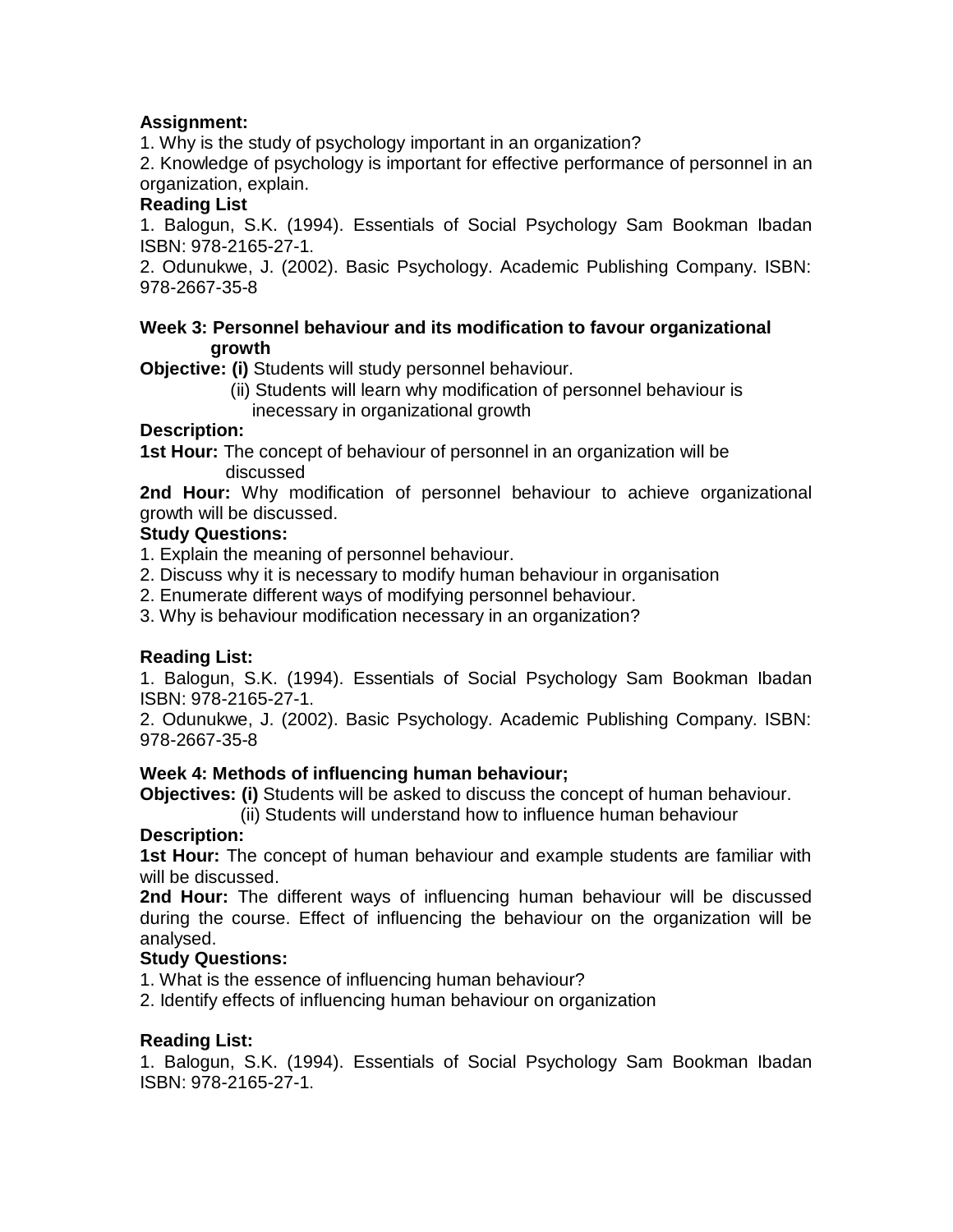2. Odunukwe, J. (2002). Basic Psychology. Academic Publishing Company. ISBN: 978-2667-35-8

#### **Week 5: Personality development and individual difference**

**Objective:** Students will discuss concept of personality development and individual difference.

#### **Description:**

**1st Hour:** The concept of personality development and how it can be achieved will be discussed.

**2nd Hour:** Concept of individual difference and itss effect on the organization performance will be discussed

#### **Study Questions:**

1. Define with brief illustration the concept of personal development and individual difference

2. Why is it important to encourage personal development of staff in organisations?

3. Why is it necessary for a manager to understand the effect of individual difference on organization performance?

#### **Reading List:**

1. Balogun, S.K. (1994). Essentials of Social Psychology Sam Bookman Ibadan ISBN: 978-2165-27-1.

2. Odunukwe, J. (2002). Basic Psychology. Academic Publishing Company. ISBN: 978-2667-35-8

#### **Week 6: Concept of perception and its importance in agricultural work**

**Objective:** - Students will describe the concept of perception and analyze its importance in agricultural work.

#### **Description:**

**1st Hour:** Define the concept of perception and the need for having sound knowledge of its meaning as a staff of an organization.

**2nd Hour:** Analyze the importance of perception in agricultural work

# **Study Questions:**

1. Define the concept perception

2. Mention the importance of perception in an agricultural organization

3. Briefly explain how perception of a staff could affect his/her performance

#### **Reading List:**

1. Balogun, S.K. (1994). Essentials of Social Psychology Sam Bookman Ibadan ISBN: 978-2165-27-1.

2. Odunukwe, J. (2002). Basic Psychology. Academic Publishing Company. ISBN: 978-2667-35-8

#### **Week 7: Concept of motivation and its theories**

**Objective**: Students will discuss the concept of motivation and its theories **Description:**

**1st Hour:** The need to motivate staff and how will be discussed. Hence, the concept of motivation will be analyzed by students.

**2nd Hour:** The various types of motivational theories will be discussed, also the implication of these theories in agricultural organizations will be examined by students.

#### **Study Questions:**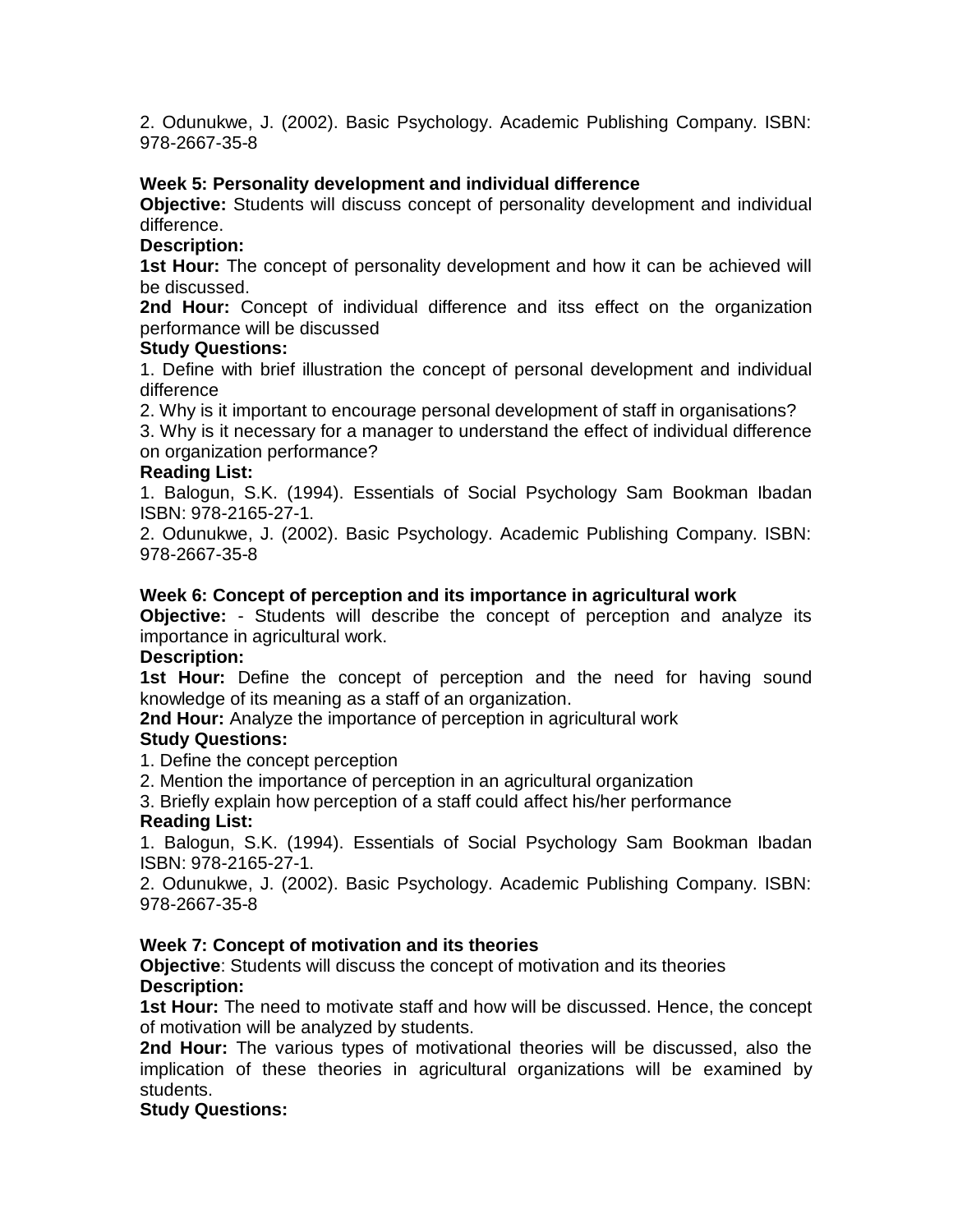1. Define the concept of motivation

2. How can staff of an organization be motivated to enhance their performance on the job?.

3. Enumerate the effects of motivating staff organizations.

# **Reading List:**

1. Balogun, S.K. (1994). Essentials of Social Psychology Sam Bookman Ibadan ISBN: 978-2165-27-1.

2. Odunukwe, J. (2002). Basic Psychology. Academic Publishing Company. ISBN: 978-2667-35-8

# **Week 8: Motivation and its theories continued**

**Objective:** Students discuss the theories of motivation

# **Description:**

1<sup>st</sup> and 2<sup>nd</sup> Hour: Types of motivational theories and the implication of each one on the performance of staff of an organization and the organization itself will b examined.

# **Study Questions:**

1. Briefly discuss types of motivational theories

2. With reference to a particular theories, enumerate its implications to the progress and development of organizations.

#### **Reading List:**

1. Balogun, S.K. (1994). Essentials of Social Psychology Sam Bookman Ibadan ISBN: 978-2165-27-1.

2. Odunukwe, J. (2002). Basic Psychology. Academic Publishing Company. ISBN: 978- 2667-35-8

- 3. Frederick Herzberg motivational theoryhttp://www.businessballs.com/herzberg.htm
- 4. Douglas McGregor theory x y http://www.businessballs.com/mcgregor.htm
- 5. Motivation & its theories

managementconsultingcourses.com/Lesson20Motivation&ItsTheories.pdf

# **Week 9: Concept of learning and its theories**

**Objective**: The concept of learning will be defined. Students will understand why learning should be encouraged and how it can be achieved among staff of organizations

1<sup>st</sup> Hour: The concept of learning will be defined and the process of achieving it will be explained. In addition types of learning will be examined

2<sup>nd</sup> Hour: Reasons why learning is important among staff will be discussed

# **Study Questions:**

1. Define learning

2 What are the types of learning?

3. Why is learning important to staff of organization and the organization

# **Assignment:**

1. As a human resource manager of an agricultural organization, how would you ensure the organization achieve her set objectives through learning

# **Reading Lists:**

1. Balogun, S.K. (1994). Essentials of Social Psychology Sam Bookman Ibadan ISBN: 978-2165-27-1.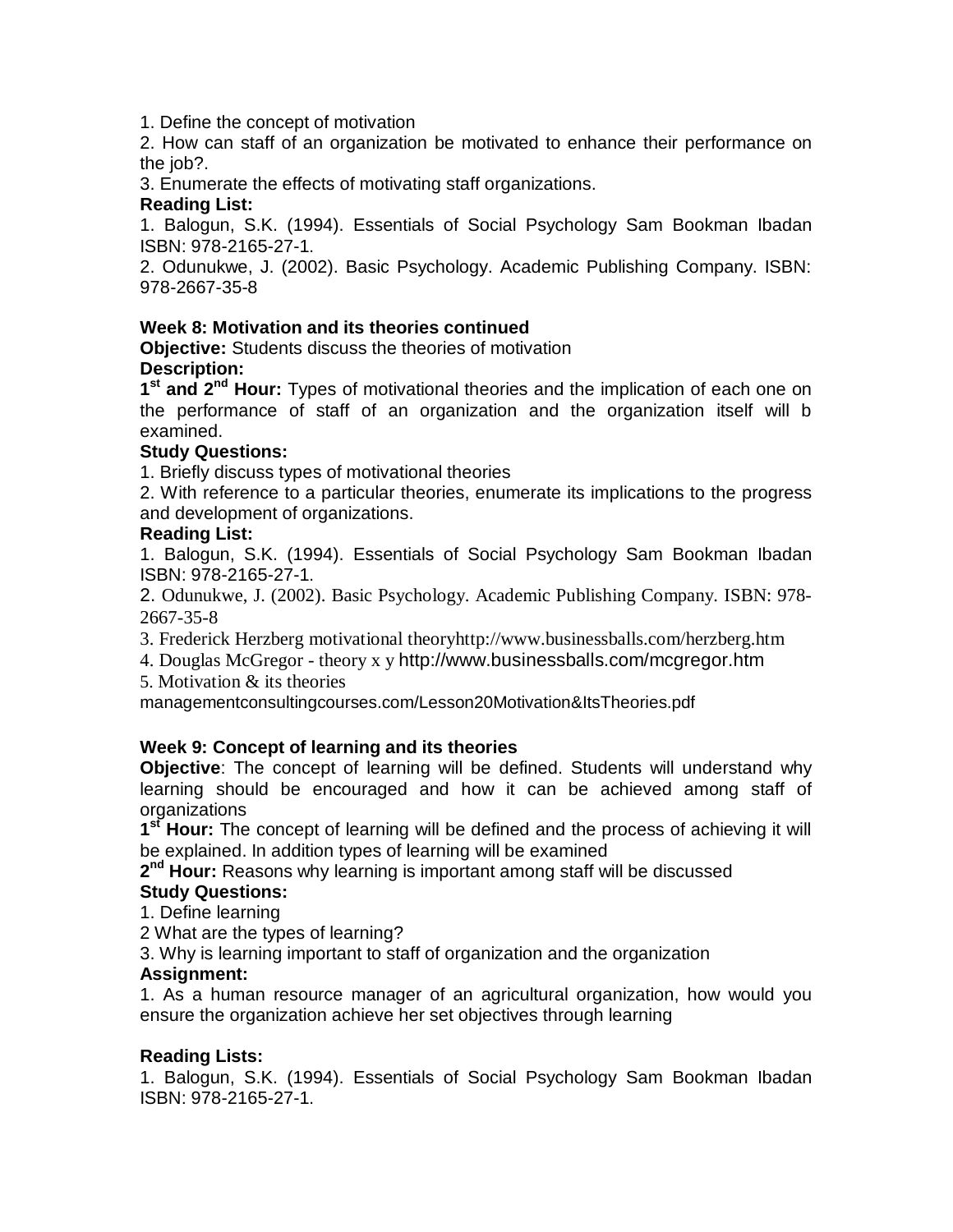2. Odunukwe, J. (2002). Basic Psychology. Academic Publishing Company. ISBN: 978-2667-35-8

#### **WEEK 10: Theories of learning**

**Objective:** Students identify and discuss the theories of learning. **Description:**

**1 st and 2nd Hours:** The types learning theories will be identified and discuss by students.

#### **Study Questions:**

**1.** Enumerate types of theories learning

2. Why is the knowledge of the theories important to the manager of an organization?

#### **Week 11: Principles of learning and experimental learning**

**Objective:** Discussion on principle of learning and concept of experimental learning **Study Questions:**

#### **Description:**

1<sup>st</sup> Hour: Principle of learning and its implication on organization performance will be discussed

2<sup>nd</sup> Hour: The meaning of experimental learning and its types will be examined among students.

#### **Study Questions:**

**1.** Enumerate types of experimental learning

2. Why is the knowledge of experimental learning important to the manager of an organization?

# **Reading List:**

1. Balogun, S.K. (1994). Essentials of Social Psychology Sam Bookman Ibadan ISBN: 978-2165-27-1.

2. Odunukwe, J. (2002). Basic Psychology. Academic Publishing Company. ISBN: 978-2667-35-8

3. Kolb, David A. 1984. Experiential Learning: Experience as the Source of Learning and Development. Prentice-Hall, Inc., Englewood Cliffs, N.J.

4. Experimental Learning http://www.learning-theories.com/experiential-learningkolb.html

5. Boyatzis, R. E. & Kolb, D. A. (1995, March-April). From learning styles to learning skills: The Executive Skills Profile. Journal of Managerial Psychology, 10(5), 3-17.

6. Boyatzis, R. E. & Kolb, D. A. (1997). Assessing individuality in learning: The Learning Skills Profile. Educational Psychology, 11(3-4), 279-295.

7. Boyatzis, R. E., Cowen, S. S., & Kolb, D. A. (Eds., 1995). Innovation in professional education: Steps in a journey from teaching to learning*.* San Francisco: Jossey-Bass.

8. Coover, F. D. (1993) Computer self-efficacy in professional nurses: An analysis of selected factors using latent variable structural equation modeling. [CD-ROM]. Abstract from Pro Quest File: Dissertation Abstracts Item 9233004.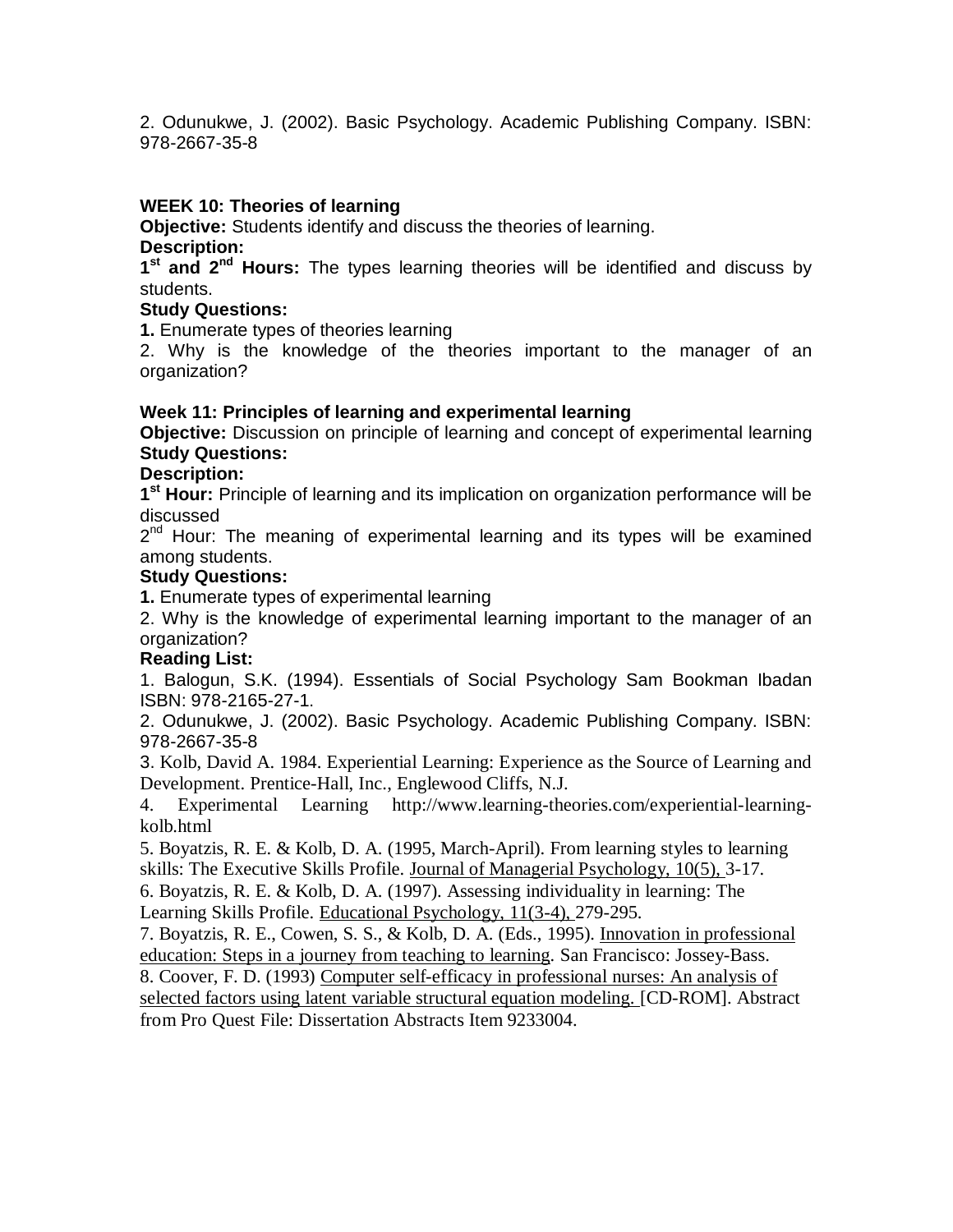#### **Week 12: Factors affecting learning**

**Objective:** Students will discuss the various factors affecting learning **Description:**

1<sup>st</sup> and 2<sup>nd</sup> Hours: The various factors affecting learning will be discussed **Study Questions:**

1. Identify and discuss factors affecting learning of organization's staff. **Reading List:**

#### 1. Balogun, S.K. (1994). Essentials of Social Psychology Sam Bookman Ibadan ISBN: 978-2165-27-1.

2. Odunukwe, J. (2002). Basic Psychology. Academic Publishing Company. ISBN: 978- 2667-35-8

#### **Week 13:** Principles of group dynamics

**Objective:** Students will analyze the concept of group dynamics and examine its importance in organization work.

#### **Description:**

**1 st and 2nd Hours:** Human resource and human resource planning will be defined, the two concepts will be differentiated and discussed.

**Hour:** The relationship between human resource planning and organizational planning. In addition, the steps involved in the human resource planning will be examined.

#### **Study Questions:**

1. Define human resource and human resource planning.

- 2. Differentiate between human resource planning and organizational planning
- 3. Enumerate step involved in human resource planning

#### **Assignment:**

1. Discuss the organizational and human resource planning of a named government and private organizations

2. Compare and contrast the human resource and organizational planning of the two organizations above.

#### **Reading List:**

1. Balogun, S.K. (1994). Essentials of Social Psychology Sam Bookman Ibadan ISBN: 978-2165-27-1.

2. Odunukwe, J. (2002). Basic Psychology. Academic Publishing Company. ISBN: 978- 2667-35-8

3.Neill, J. T. (2002). Social support helps people grow. Horizons, 17(Spring), 32-34.

4. Neill, J. T., & Dias, K. L. (c.2001). Challenge and support in Outward Bound: The doubleedged sword. Outward Bound International Newsletter, 10(1).

5. Peak Experiences (n.d.). Issues of importance in forming a team.

6. Ringer, T. M. (2002). Group action: The dynamics of groups in therapeutic, educational and corporate settings. London: Jessica Kingsley.

7. Group Dynamics, Processes & Development http://wilderdom.com/Group.html

# **WEEK 14: Class Test**